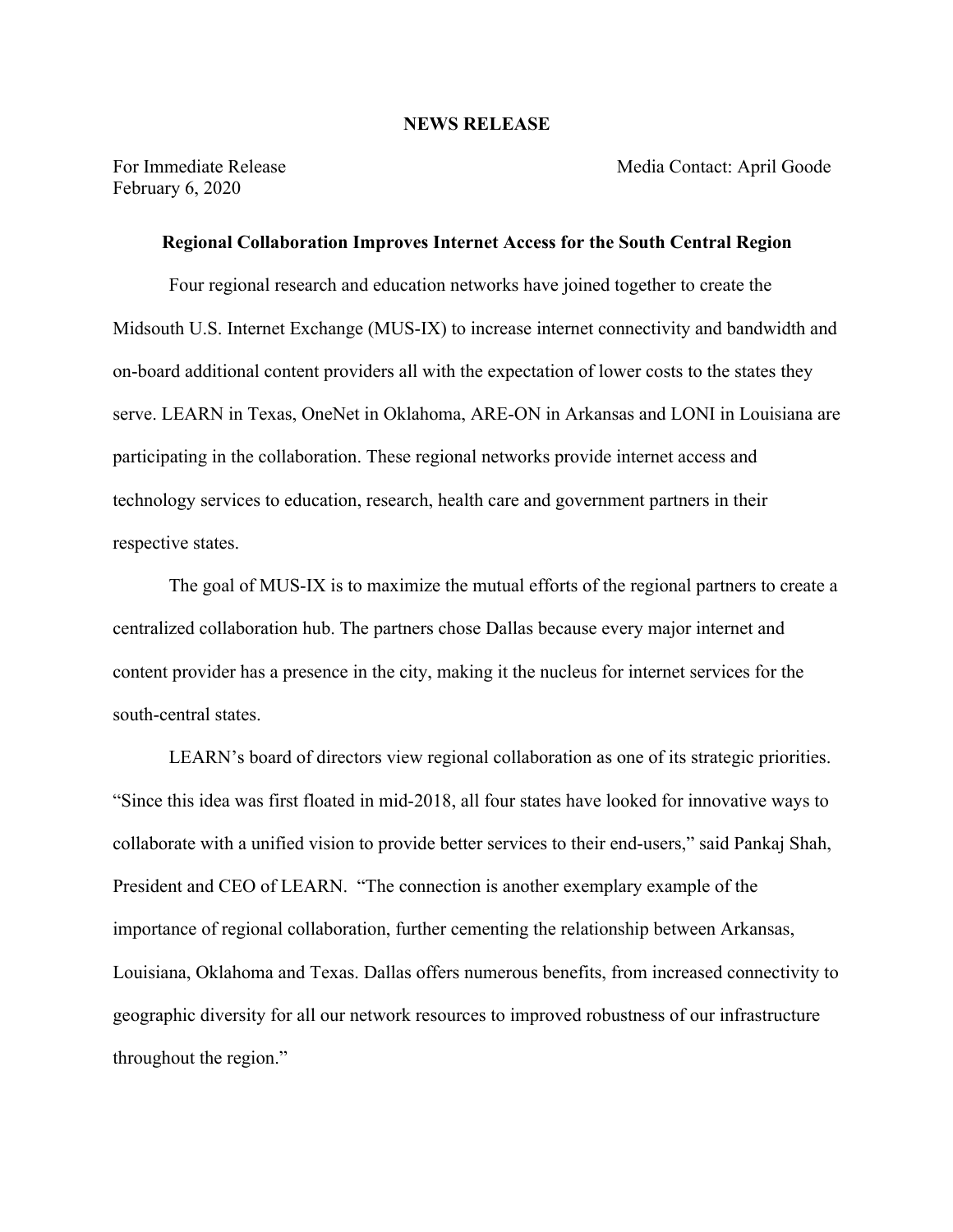The regional partners are provisioning multiple high-speed 100Gbps fiber connections and wave services into the Dallas metropolitan network that intersect at shared facilities, including Equinix/Infomart and CenturyLink/DataBank. Each partner has multiple 100Gbps capabilities with Layer 2 and Layer 3 support.

In addition, regional partners will share resources and connect to many cloud and transit peers in the provider-rich Dallas area. These shared connections make content, such as Netflix, Apple and Google, more accessible and economical for the participating states.

"MUS-IX opens access to improved internet services and content providers for our network's end-users across Oklahoma," said OneNet Executive Director Vonley Royal. "Oklahoma is a primarily rural state. Regional collaborations such as this enable OneNet to better serve our state's rural citizens with broadband services."

The regional networks will also leverage buying power to achieve lower costs for internet and peering services. Through economies of scale, the networks will reduce some of their internet costs by an average of 50%. These savings mean more affordable internet for end-users, such as higher education institutions, schools, libraries, hospitals and government agencies.

"For several years LONI has been investigating a strategy of how a predominately rural state like Louisiana would ever participate in a highly connected Internet, Transit, Content, and Exchange community as the major urban cities across the U.S. MUS-IX allows LONI to realize this strategy at the same time leveraging the buying power and economics of scale necessary to offer a sustainable business model for years to come," said LONI Executive Director Lonnie Leger.

National leadership for the research and education network community has encouraged